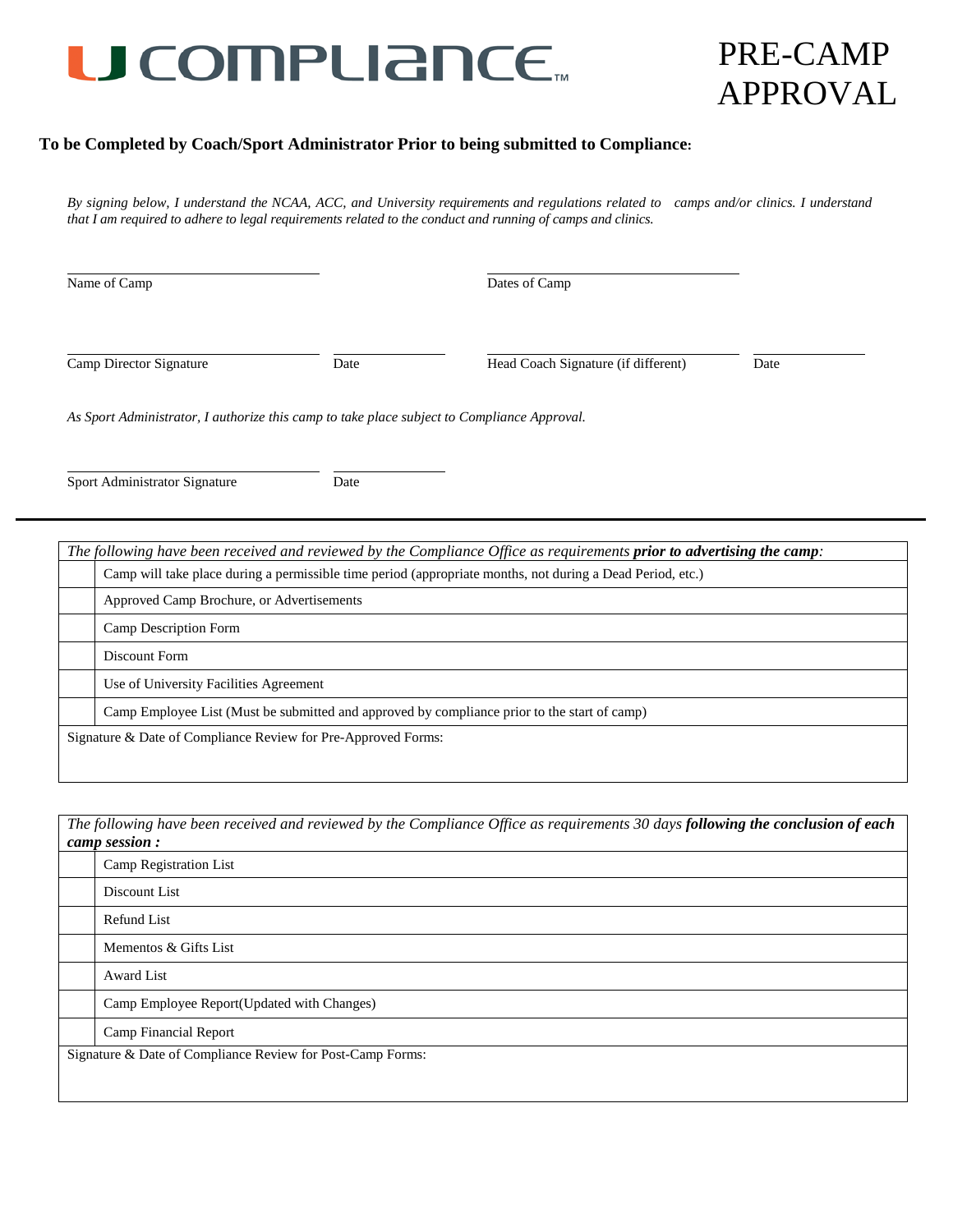# U COMPLIANCE.

## PRE-CAMP DESCRIPTION FORM

| 1.  | Sport                                                                                 |  |
|-----|---------------------------------------------------------------------------------------|--|
| 2.  | Name of Camp:                                                                         |  |
| 3.  | Camp Director/Supervisor:                                                             |  |
| 4.  | Dates of Camp (Identify each session):                                                |  |
| 5.  | Any Restrictions on Participants?<br>(i.e. age, sex, grade)                           |  |
| 6.  | Methods of Soliciting Participants:<br>(i.e. brochures, website, etc.)                |  |
| 7.  | Approximate number of Attendees:                                                      |  |
| 8.  | Approximate number of Employees:                                                      |  |
|     | # of Student-Athletes:<br>a.                                                          |  |
|     | # of UM Staff & Coaches:<br>b.                                                        |  |
|     | # of Outside Coaches:<br>c.                                                           |  |
|     | # Other (Please explain):<br>d.                                                       |  |
| 9.  | Will Prospects be employed?                                                           |  |
| 10. | Facilities and Equipment Required:                                                    |  |
| 11. | Special Arrangements for Participants:<br>Room:<br>a.                                 |  |
|     | Board:<br>b.                                                                          |  |
|     | Transportation:<br>c.                                                                 |  |
| 12. | Special Arrangements for Employees:<br>Room:<br>a.                                    |  |
|     | Board:<br>b.                                                                          |  |
|     | Transportation:<br>$\mathbf{c}.$                                                      |  |
|     | 13. Awards or Merchandise Provided:<br>Participation Award:<br>a.                     |  |
|     | Achievement Awards:<br>b.                                                             |  |
|     | <b>Special Prizes:</b><br>c.                                                          |  |
|     | 14. Concession Arrangements:<br>Who is handling concessions?<br>a.                    |  |
|     | What types of merchandise?<br>b.                                                      |  |
|     | 15. Will the camp be sponsored by any outside<br>Organization/corporation/individual? |  |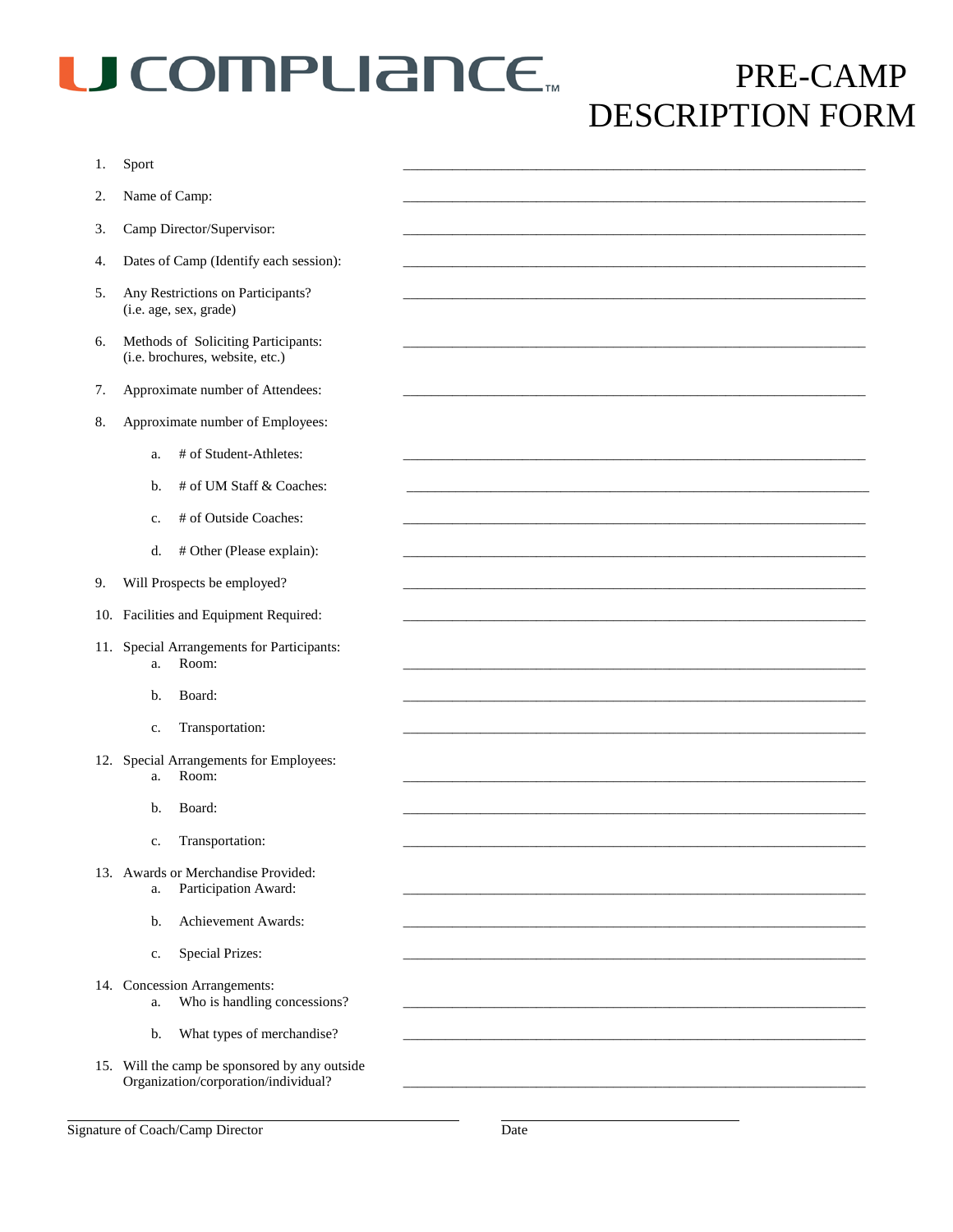# U COMPLIANCE...

### PRE-CAMP DISCOUNT FORM

**Camp Name: Dates of Camp Sessions: Dates of Camp Sessions:** 

**Group Discount** is any discount based on attendance by multiple campers. Group discounts are available to all who meet the published group criteria.

**Individual Discount** is any discount based on the characteristics of an individual camper. High school, prep school and two-year letter award winners are not permitted to receive individual discounts.

#### **NCAA Bylaw 13.12.1.7.1**

An institution, members of its staff or representatives of its athletics interests *shall not employ or give free or reduced admission privileges to a high school, preparatory school or two-year college athletics award winner* or any individual being recruited by the institution per Bylaw 13.02.13.1. For purposes of this rule, a high school includes the ninth-grade level, regardless of whether the ninth grade is part of a junior high school system.

#### **Official Interpretation, 8/27/2009**

An institution may offer discounted admission to any individual based on objective criteria unrelated to athletics abilities, *provided such discounts are published and available on an equal basis to all who qualify.*

#### **Staff Interpretation, 4/6/1994**

It is permissible for an institution to provide free or reduced admission to attend the institution's camp/clinic to individuals who are not high-school, prep-school or two-year college athletics awards winners and who are not being recruited by the institution to participate in its intercollegiate athletics program. The provision of reduced-admission privileges to selected individuals who are not athletics award winners is not considered an offer or inducement; however, *such individuals, even those below the ninth grade, who receive such privileges would be considered prospective student-athletes*.

The Individual Discounts for this camp will be:  $\frac{1}{1}$ 

The Group Discounts for this camp will be:

The Refund/Proration Policy for this camp is:

*To the best of my knowledge, this form has been completed as accurately and thoroughly as possible. I agree to notify the Compliance Office when additional information or changes to the information becomes available.*

Signature of Coach/Camp Director Date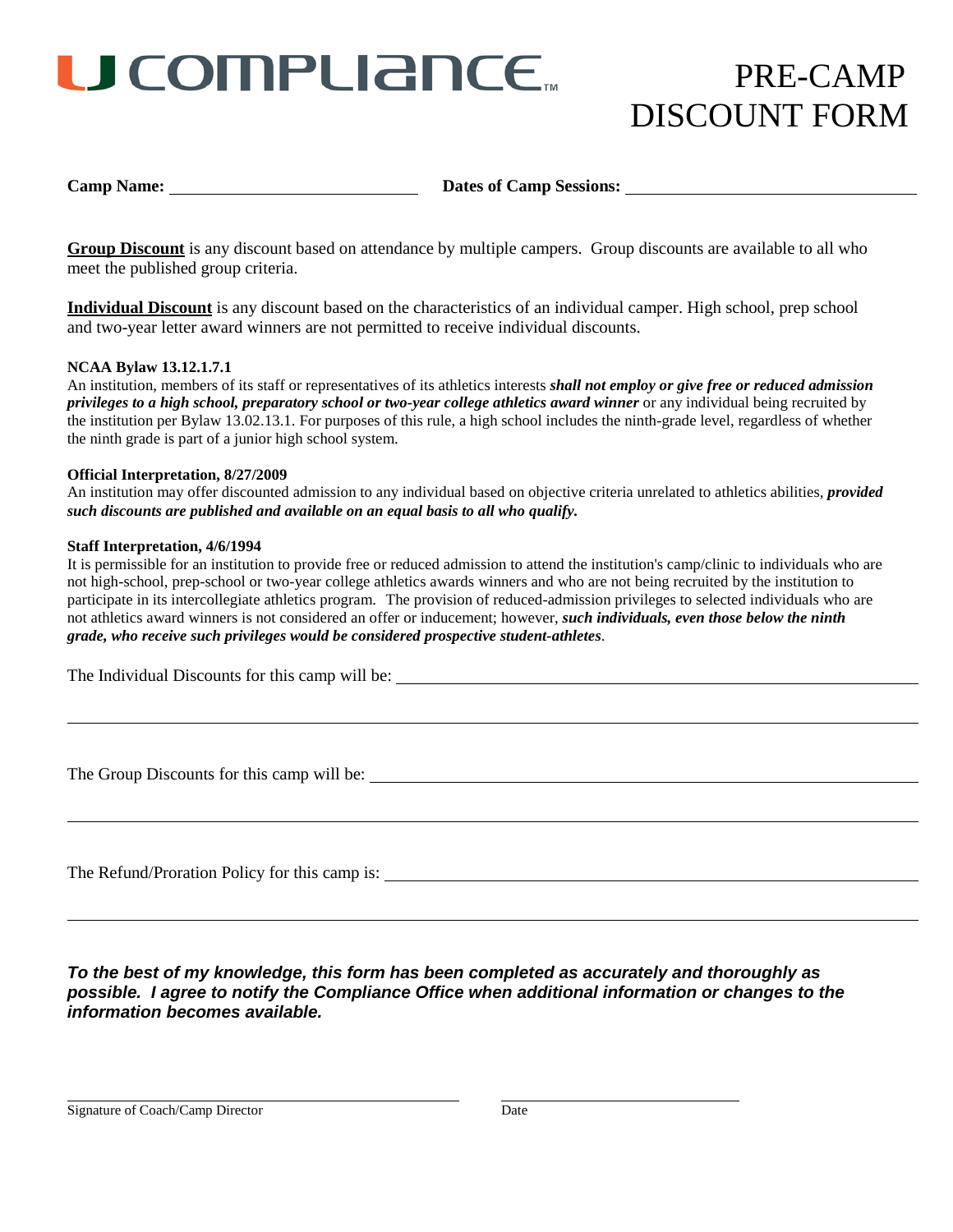| UNIVERSITY    |                                                           |
|---------------|-----------------------------------------------------------|
|               |                                                           |
|               | UNIVERSITY OF MIAMI - CAMP REGISTRATION FORM              |
|               | <b>Contact Information</b>                                |
|               |                                                           |
|               |                                                           |
|               |                                                           |
|               |                                                           |
|               | <b>Permanent Business Address Information</b>             |
|               |                                                           |
|               |                                                           |
|               |                                                           |
|               |                                                           |
|               |                                                           |
|               |                                                           |
|               |                                                           |
|               | On-Site (While on UM Campus) Camp Contact Info (Required) |
|               |                                                           |
|               |                                                           |
|               |                                                           |
| Cell Phone: ( |                                                           |
|               |                                                           |
|               |                                                           |
|               |                                                           |
|               |                                                           |
|               | <b>Affidavit</b>                                          |
|               |                                                           |
|               |                                                           |
|               |                                                           |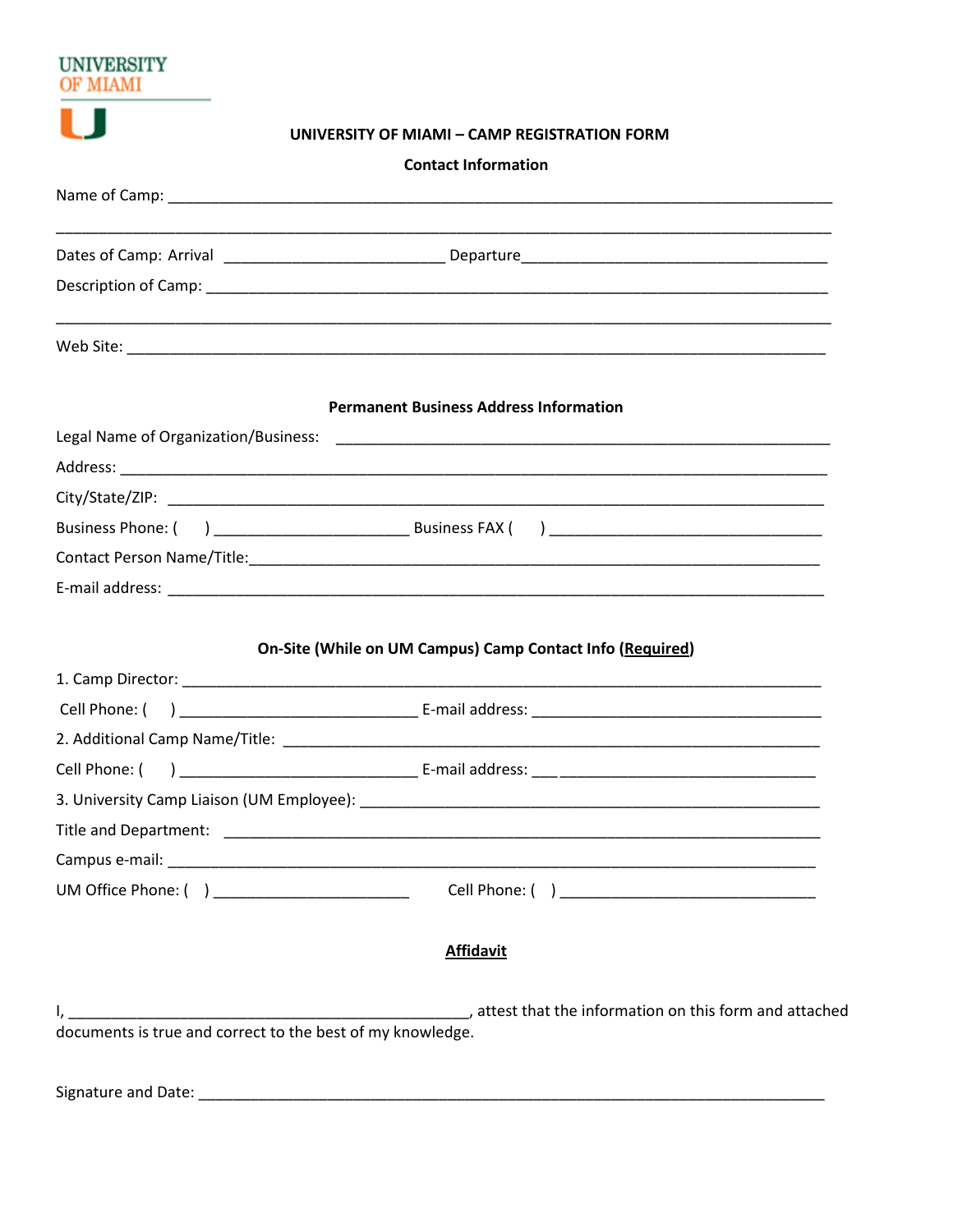### **Camp Times/Locations**

| Primary UM Campus Facility:           |                                                                                                                                 |
|---------------------------------------|---------------------------------------------------------------------------------------------------------------------------------|
|                                       |                                                                                                                                 |
|                                       | Specific Structure: □ Day Conf./Camp/other, Mon-Fri □ Day Conf./Camp/other, Includes Sat or Sunday                              |
|                                       | Overnight Conf/Camp/other, Mon-Fri □ Overnight Conf./Camp/other, Includes Sat/Sun<br>П                                          |
|                                       | Specific Times: ______________Pre-Care begins https://www.blunch Break: ________ to ______________                              |
|                                       | <b>_______________</b> Sessions Begins                                                                                          |
|                                       | ______________________ Sessions Ends       Other Break?: ____________ to _____________                                          |
|                                       | Aftercare Ends                                                                                                                  |
|                                       |                                                                                                                                 |
|                                       | Will Parking Passes Be Required for Conf./Camp/other Administration Counselor?                                                  |
|                                       |                                                                                                                                 |
|                                       | Conf./Camp/other Participants: Total Expected per Day ________Total for Conf./Camp/other _________                              |
| Conf./Camp/other Participant Age (s): |                                                                                                                                 |
|                                       | □ Adult (23+) □ College(18-22) □ Teen (13-17) □ Youth (9-12) □ Elementary (5-8)                                                 |
|                                       |                                                                                                                                 |
|                                       | Staff/Counselors on Duty per Day: ____________ Ratio of Participants to Staff/Counselors: _________                             |
|                                       | Staff/Counselor Training, Certifications or Experience (UM Faculty or Staff, Miami-Dade teachers, School of Education Students, |

#### **Please attach copies of the following:**

- Summer Camp Daily Program or Schedule
- Flyer, Brochure, or Letter advertising Summer Camp, or other print publicity
- Any additional documents that explain or clarify details related to the Summer Camp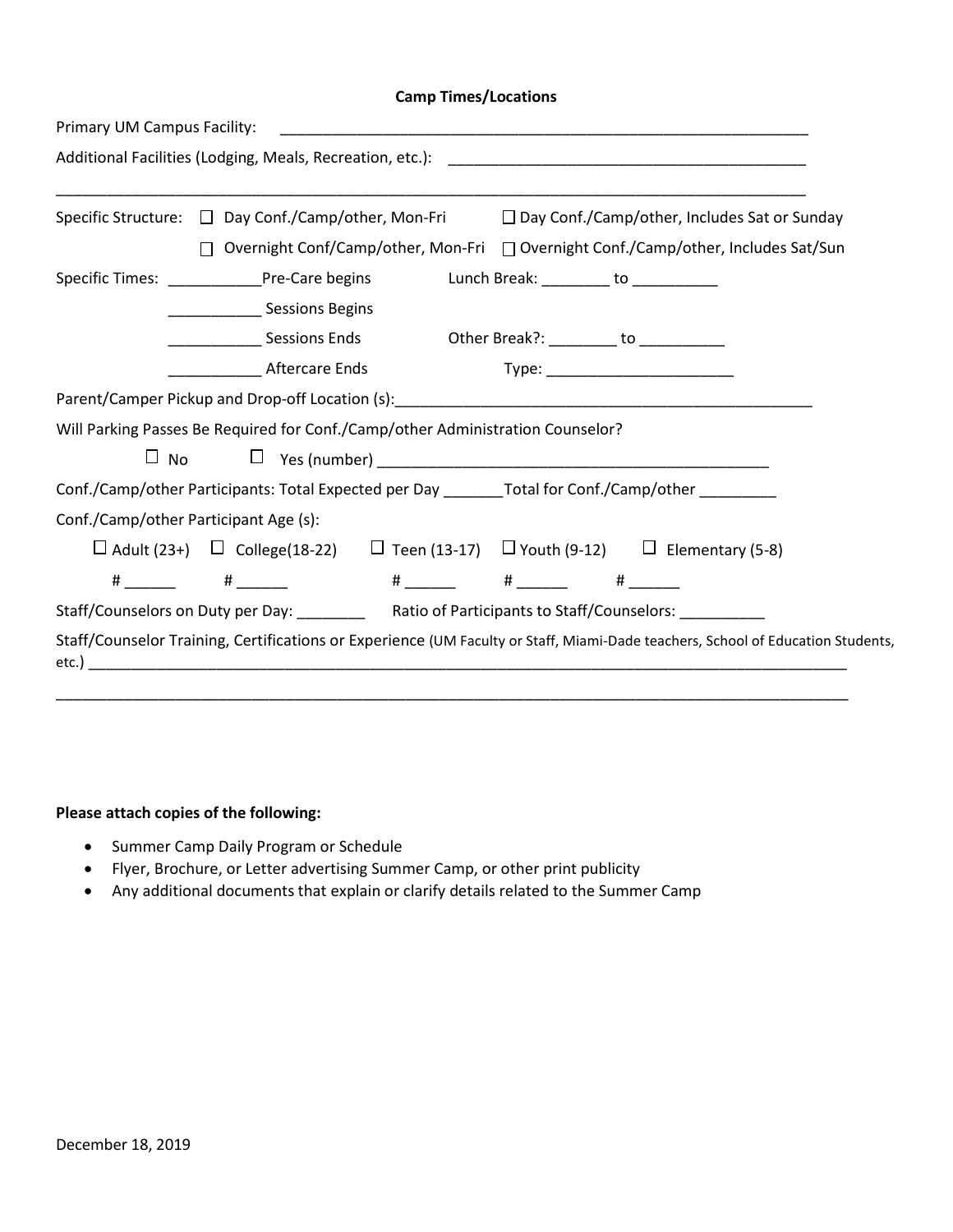## U COMPLIANCE.

### PRE-CAMP EMPLOYEE LIST

**Camp Name: Dates of Camp Sessions: Dates of Camp Sessions: Dates of Camp Sessions:** 

You must submit a separate Camp Employee List for **EACH** camp session you run. Please use the back of this form for additional names.

| <b>Name</b> | <b>Employment/Affiliations</b><br>(e.g. school, team, employer) | <b>Rate of Pay (Must</b><br><b>Be Going Rate)</b> | <b>Other Compensation</b><br>(e.g. transportation, lodging) | <b>Responsibilities</b><br>(e.g. counselor, speaker) |
|-------------|-----------------------------------------------------------------|---------------------------------------------------|-------------------------------------------------------------|------------------------------------------------------|
|             |                                                                 |                                                   |                                                             |                                                      |
|             |                                                                 |                                                   |                                                             |                                                      |
|             |                                                                 |                                                   |                                                             |                                                      |
|             |                                                                 |                                                   |                                                             |                                                      |
|             |                                                                 |                                                   |                                                             |                                                      |
|             |                                                                 |                                                   |                                                             |                                                      |
|             |                                                                 |                                                   |                                                             |                                                      |
|             |                                                                 |                                                   |                                                             |                                                      |
|             |                                                                 |                                                   |                                                             |                                                      |
|             |                                                                 |                                                   |                                                             |                                                      |

I understand this list must be submitted two weeks prior to the start of each clinic and must include all employees who intend to work my clinic (including student-athletes, volunteers, etc.). Furthermore, I understand that no employee may begin work until the business day following written Compliance approval. Should this camp employee list change or be revised, I understand that it is my responsibility to provide the compliance office with an updated list.

Signature of Coach/Camp Director Date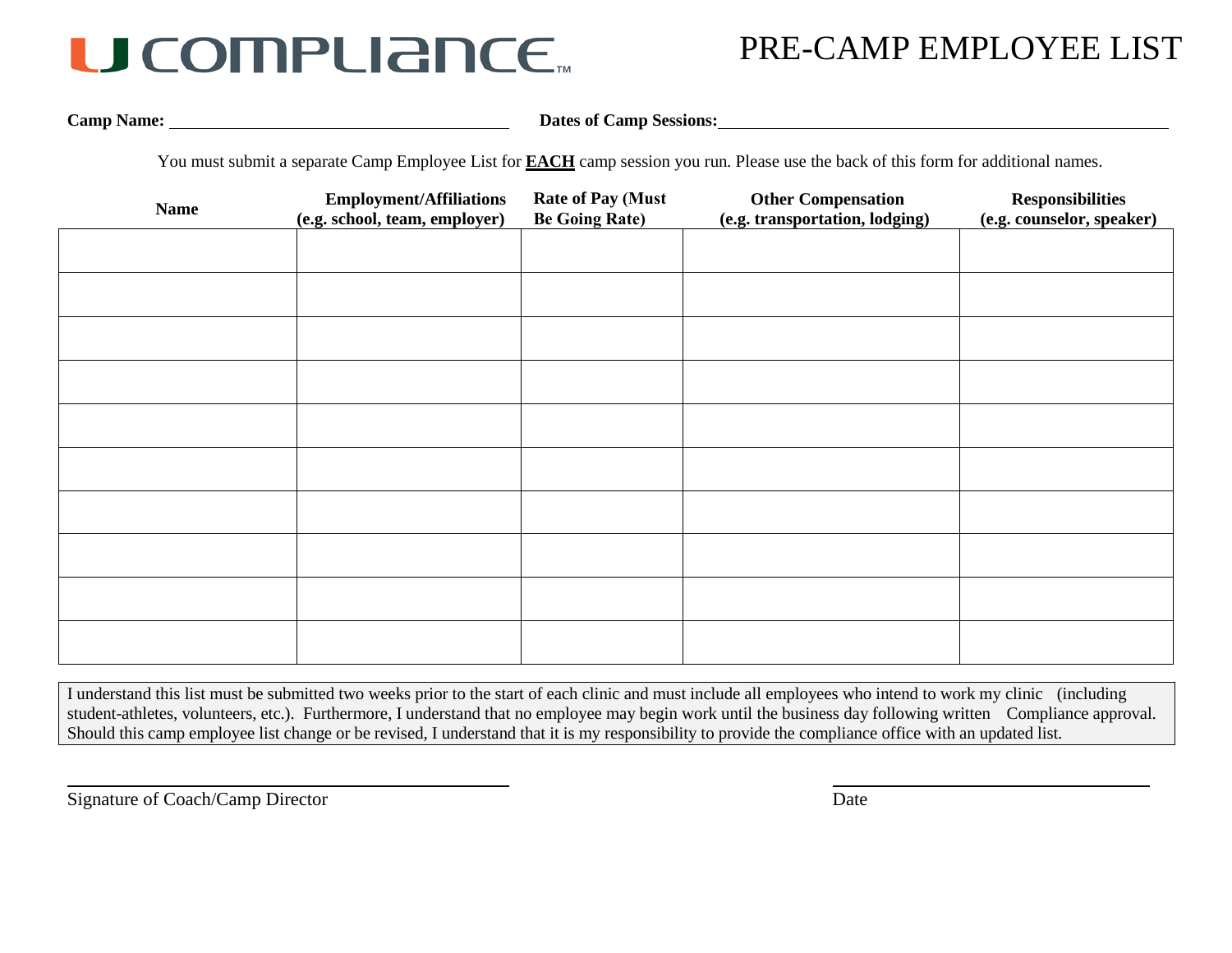| <b>Name</b> | <b>Employment/Affiliations</b> | <b>Rate of Pay (Must</b> | <b>Other Compensation</b>      | <b>Responsibilities</b>   |
|-------------|--------------------------------|--------------------------|--------------------------------|---------------------------|
|             | (e.g. school, team, employer)  | <b>Be Going Rate)</b>    | (e.g. transportation, lodging) | (e.g. counselor, speaker) |
|             |                                |                          |                                |                           |
|             |                                |                          |                                |                           |
|             |                                |                          |                                |                           |
|             |                                |                          |                                |                           |
|             |                                |                          |                                |                           |
|             |                                |                          |                                |                           |
|             |                                |                          |                                |                           |
|             |                                |                          |                                |                           |
|             |                                |                          |                                |                           |
|             |                                |                          |                                |                           |
|             |                                |                          |                                |                           |
|             |                                |                          |                                |                           |
|             |                                |                          |                                |                           |
|             |                                |                          |                                |                           |
|             |                                |                          |                                |                           |
|             |                                |                          |                                |                           |
|             |                                |                          |                                |                           |
|             |                                |                          |                                |                           |
|             |                                |                          |                                |                           |
|             |                                |                          |                                |                           |
|             |                                |                          |                                |                           |
|             |                                |                          |                                |                           |
|             |                                |                          |                                |                           |
|             |                                |                          |                                |                           |
|             |                                |                          |                                |                           |
|             |                                |                          |                                |                           |
|             |                                |                          |                                |                           |
|             |                                |                          |                                |                           |
|             |                                |                          |                                |                           |
|             |                                |                          |                                |                           |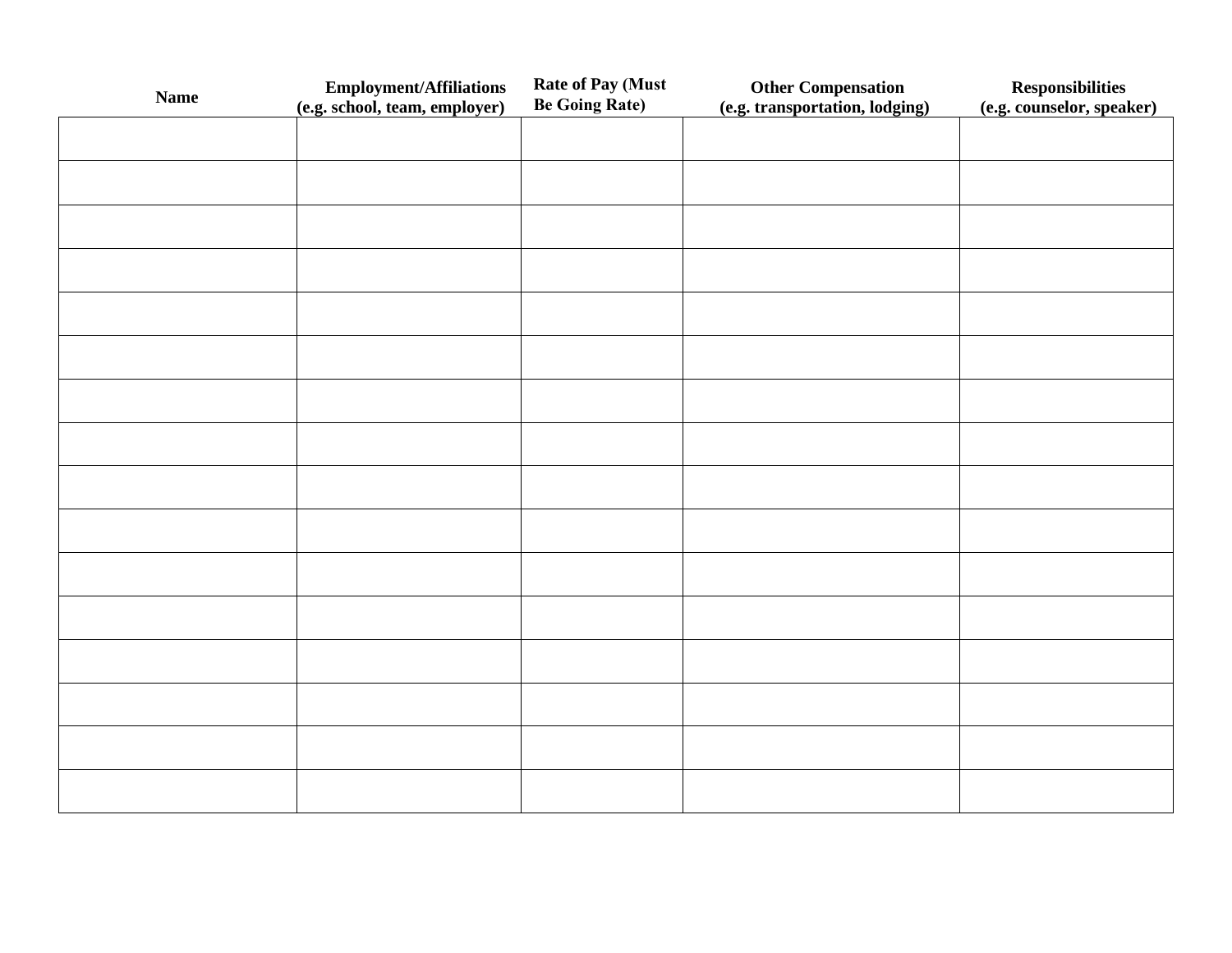| <b>UNIVERSITY</b><br><b>OF MIAMI</b> |  |
|--------------------------------------|--|
|                                      |  |

### Athletics Camps Insurance Approval Form

|                             | $\text{Coach}:$ |
|-----------------------------|-----------------|
|                             |                 |
| Camp Site Address:          |                 |
|                             | End Date:       |
| Description of Activities:  |                 |
| Expected number of campers: |                 |
| Ages of campers:            |                 |

Please send this completed form to Risk Management along with a certificate of insurance.

Phone: 305-284-3163 Fax: 305-284-3405

Email: MGresham@Miami.edu or RiskManagement@Miami.edu

FOR RISK MANAGEMENT PURPOSES ONLY – (Do not write in the space below)

| Insurance                   | Yes/No | <b>Coverage Limits</b> |
|-----------------------------|--------|------------------------|
| <b>General Liability</b>    |        |                        |
| <b>Molestation Coverage</b> |        |                        |
| <b>Additional Insured</b>   |        |                        |
| Approved / Denied           |        |                        |

 $\mathcal{N}_{\text{eff}}$  , and the set of the  $\mathcal{N}_{\text{eff}}$ 

RM Comments: